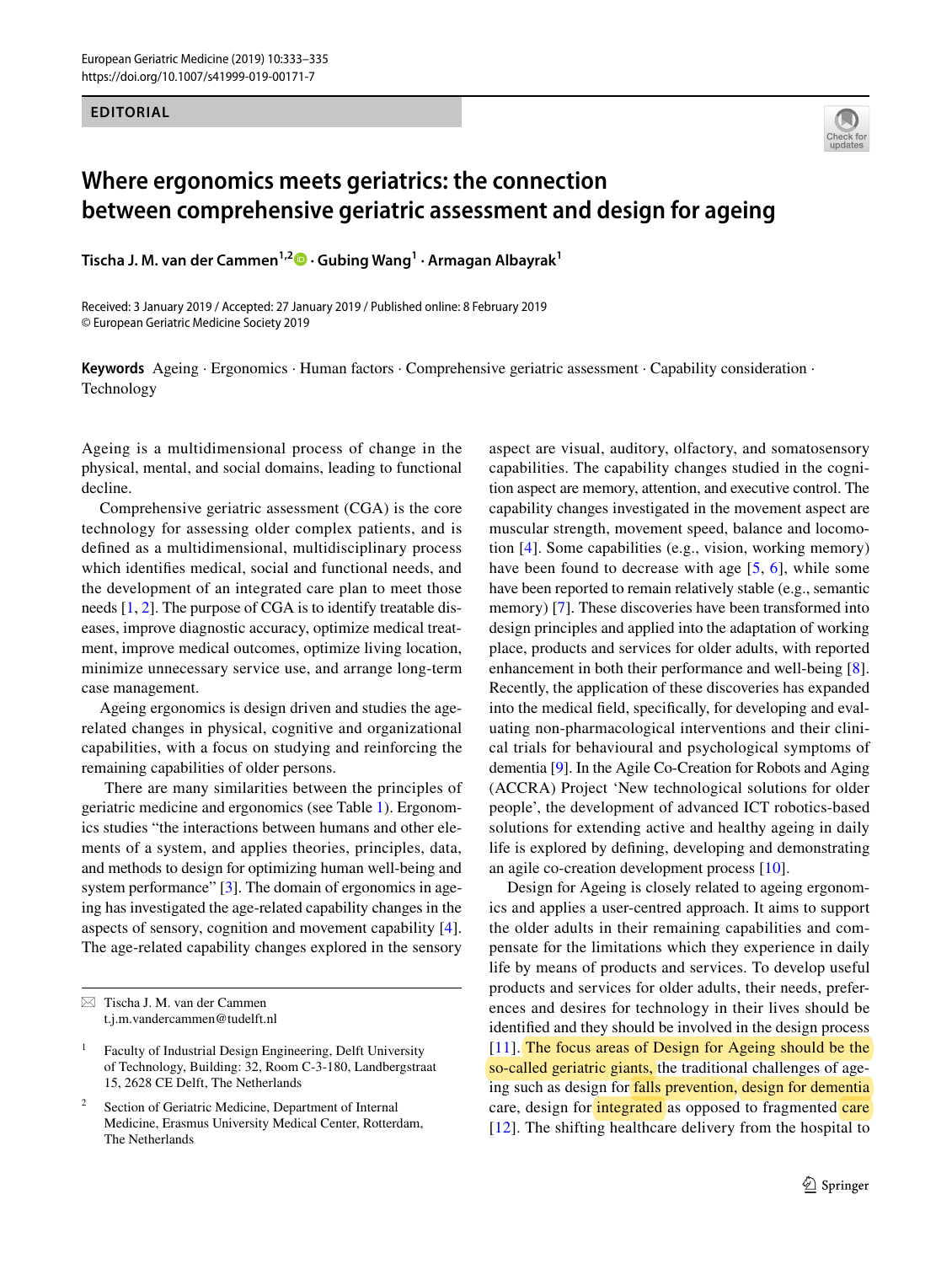<span id="page-1-2"></span>**Table 1** Hallmarks of and similarities between CGA and ergonomics in design



home has the potential to deliver more personalised care to older adults which makes a user-centred design approach even more important. Tackling these challenges in a ''homebased healthcare setting'' where the quality of professional care is integrated with the social care will be one of the main topics of the near future.

Considering the principles of geriatric medicine and ageing ergonomics (HF), remarkable similarities can be found between the two disciplines. The fact that both disciplines apply the same multidisciplinary approach to ageing and ageing individuals opens a broad perspective for successful interventions. These interventions can only be successful by following a user-centred design approach as a bridge between the two disciplines. In the White Paper Human Factors for Health and Social Care, the authors describe how human factors and ergonomics can bring depth and clarity of understanding to health and social care issues [[13](#page-2-1)]. In this regard, ergonomics (HF) has a critical and fundamental part to play in patient safety by providing methods and approaches which address known issues of integration, impact and sustainability of change [\[13\]](#page-2-1).

The European Institute of Innovation & Technology (EIT) Health has recently published their 2020 Business Plan Calls and one of the focus areas is 'Bringing Care Home' [[14](#page-2-2)]. The aim is to deliver optimal home-based healthcare to older citizens, and consequent fnancial benefts to society, by designing and demonstrating innovation in home care services and systems. These kind of challenges can only be addressed by integrating geriatric medicine and ageing ergonomics (HF) by following a human-centred design approach.

## **Compliance with ethical standards**

**Conflict of interest** The authors declare that they have no confict of interest.

**Ethical approval** This article does not contain any studies with human participants or animals performed by any of the authors.

**Informed consent** For this type of study, formal consent is not required.

## **References**

- <span id="page-1-0"></span>1. Ellis G, Whitehead MA, O'Neill D, Langhorne P, Robinson D (2011) Comprehensive geriatric assessment for older adults admitted to hospital. Cochrane Database Syst Rev. [https://doi.](https://doi.org/10.1002/14651858.CD006211.pub2) [org/10.1002/14651858.CD006211.pub2](https://doi.org/10.1002/14651858.CD006211.pub2)
- <span id="page-1-1"></span>2. Parker SG, McLeod A, McCue P, Phelps K, Bardsley M, Roberts HC et al (2017) New horizons in comprehensive geriatric assessment. Age Ageing 46(5):713–721
- <span id="page-1-3"></span>3. Karwowski W (2012) The discipline of human factors and ergonomics. In: Salvendy G (ed) Handbook of human factors and ergonomics. Wiley, Hoboken, pp 1–37
- <span id="page-1-4"></span>4. Boot WR, Nichols TA, Rogers WA, Fisk AD (2012) Design for aging. In: Salvendy G (ed) Handbook of human factors and ergonomics. Wiley, Hoboken, pp 1442–1471
- <span id="page-1-5"></span>5. Jackson GR, Owsley C, McGwin G (1999) Aging and dark adaptation. Vis Res 39:3975–3982
- <span id="page-1-6"></span>6. Voelcker-Rehage C, Stronge A, Alberts J (2006) Age-related diferences in working memory and force control under dualtask conditions. Aging Neuropsychol Cognit 13:366–384
- <span id="page-1-7"></span>7. Zacks RT, Hasher L, Li KZH (2000) Human memory. In: Salthouse TA, Craik FIM (eds) Handbook of aging and cognition. Lawrence Erlbaum, Mahwah, pp 293–357
- <span id="page-1-8"></span>8. Farage MA, Miller KW, Ajayi F, Hutchins D (2012) Design principles to accommodate older adults. Glob J Health Sci 4:2–25
- 9. Wang G, Albayrak A, van der Cammen T (2018) A systematic review of non-pharmacological interventions for BPSD in nursing home residents with dementia: from a perspective of ergonomics. Int Psychogeriatr. <https://doi.org/10.1017/S1041610218001679>
- <span id="page-1-9"></span>10. D'Onofrio G, Fiorini L, de Mul M et al (2018) Agile co-creation for robots and aging (ACCRA) project: new technological solutions for older people. Eur Geriatr Med 9(6):795–800
- <span id="page-1-10"></span>11. Rogers WA, Fisk AD (2010) Toward a psychological science of advanced technology design for older adults. J Gerontol: Psychol Sci 65B(6):645–653